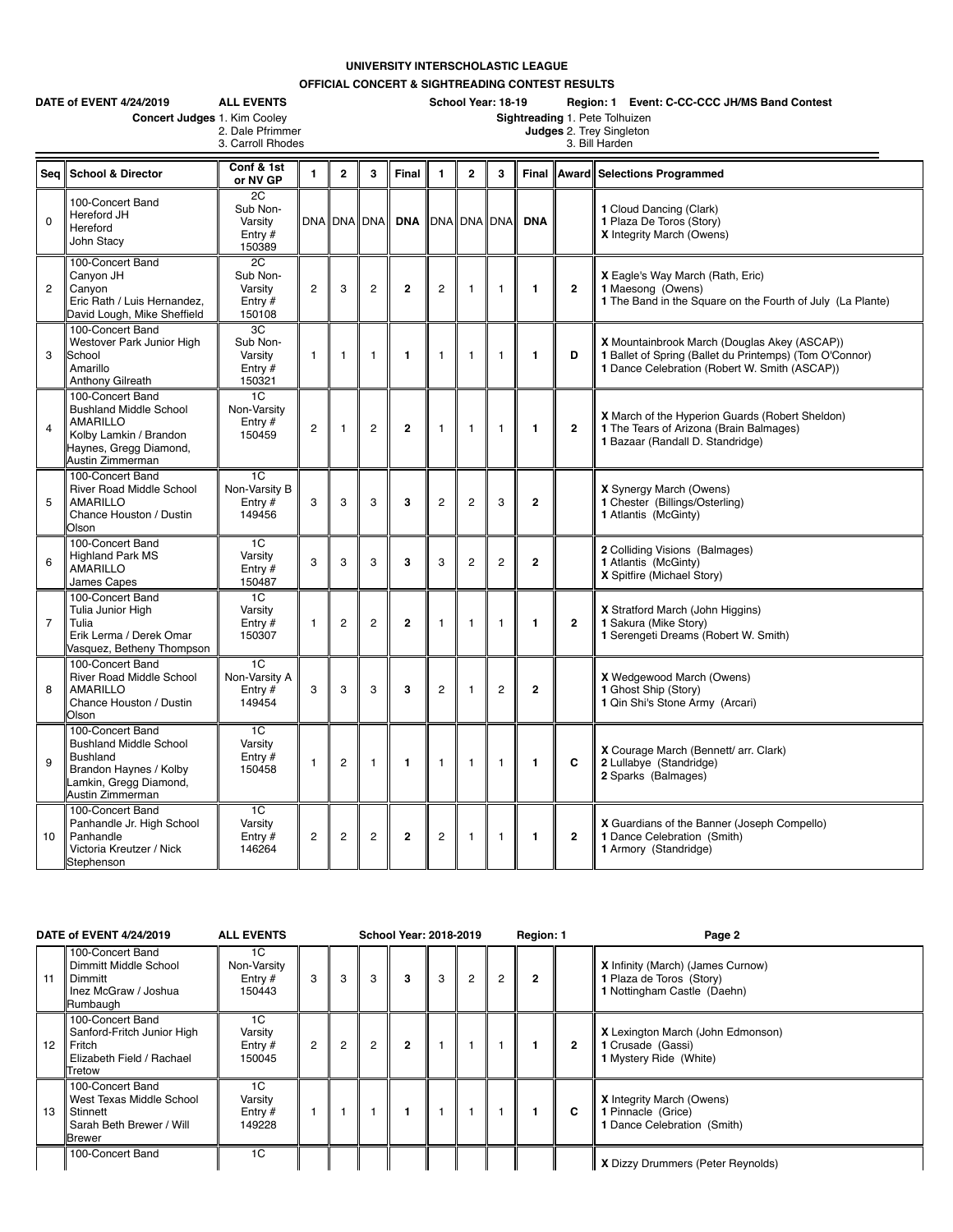| 14 | Stratford JH<br>Stratford<br>Bryce Victory / Caleb Broce                                                                            | Non-Varsity<br>Entry $#$<br>150433                    | 2              | 2              | 2              | $\mathbf{2}$   | 3              | 2              | 2              | $\mathbf{2}$ |                | 1 Nottingham Castle (Daehn)<br>1 Dance Celebration (Smith)                                            |
|----|-------------------------------------------------------------------------------------------------------------------------------------|-------------------------------------------------------|----------------|----------------|----------------|----------------|----------------|----------------|----------------|--------------|----------------|-------------------------------------------------------------------------------------------------------|
| 15 | 100-Concert Band<br>Memphis Middle School<br>Memphis<br><b>Brvce Mullen</b>                                                         | 1C<br>Varsity<br>Entry #<br>150517                    | 3              | 3              | 3              | 3              | 3              | 3              | $\overline{2}$ | 3            |                | X Thunderbird March (Kinyon)<br>1 Wolseys Wilde (Byrd/McGinty)<br>1 Dorian Chant (Calhoun)            |
| 16 | 100-Concert Band<br>Spearman Junior High<br>Spearman<br>David McEntyre / Lauren<br>Spelling                                         | 1 <sup>C</sup><br>Non-Varsity<br>Entry $#$<br>149268  | 3              | $\mathbf{1}$   | $\overline{c}$ | $\overline{2}$ | $\mathbf{1}$   | $\mathbf{1}$   | $\overline{1}$ | $\mathbf{1}$ | $\mathbf{2}$   | X Kitty Hawk (J. Edmondson)<br>X Summit Fanfare (William Owens)<br>X Dance Celebration (Robert Smith) |
| 17 | 100-Concert Band<br>Stratford Jr. High School<br>Stratford<br>Caleb Broce / Bryce W.<br>Victory                                     | 1 <sup>C</sup><br>Varsity<br>Entry $#$<br>150432      | $\overline{c}$ | $\mathbf{1}$   | $\overline{c}$ | $\mathbf{2}$   | $\overline{2}$ | $\mathbf{1}$   | $\mathbf{1}$   | $\mathbf{1}$ | $\overline{2}$ | X Forward March! (Murtha)<br>1 Little Brazil Suite (Balent)<br>1 Courtlandt County Festival (Owens)   |
| 18 | 100-Concert Band<br>Canadian Middle School<br>Canadian<br>Dean Webber                                                               | 1C<br>Varsity<br>Entry $#$<br>150457                  | $\overline{1}$ | $\overline{2}$ | $\mathbf{1}$   | $\mathbf{1}$   | $\mathbf{1}$   | $\mathbf{1}$   | $\mathbf{1}$   | $\mathbf{1}$ | C              | X Andalucia (Victor Lopez)<br>1 Pinnacle (Grice)<br>2 Fireball! (Beck)                                |
| 19 | 100-Concert Band<br>Spearman Junior High<br>Spearman<br>Lauren Spelling / David<br><b>McEntyre</b>                                  | 1 <sup>C</sup><br>Varsity<br>Entry $#$<br>150021      | $\overline{2}$ | $\overline{c}$ | $\overline{c}$ | $\mathbf{2}$   | $\mathbf{1}$   | $\mathbf{1}$   | $\mathbf{1}$   | $\mathbf{1}$ | $\mathbf{2}$   | X Darklands March (Standridge)<br>1 Song Of Hope (Swearingen)<br>2 Joy (Ticheli)                      |
| 20 | 100-Concert Band<br>Childress ISD<br>Childress<br>Robert Frick / Ashley House                                                       | $\overline{1C}$<br>Varsity<br>Entry $#$<br>150442     | $\overline{2}$ | 3              | 3              | 3              | $\mathbf{1}$   | $\overline{2}$ | -1             | 1            | $\overline{2}$ | 1 Phantom Ship (Del Borgo)<br>1 Dance Celebration (Smith)<br>X Stratford March by John Higgins ()     |
| 21 | 100-Concert Band<br>Hereford Jr. High<br>Hereford<br>Clint Larsson / Jonathan<br>Cantu, Robert Hinds, Christy<br>Henson, John Stacy | 2C<br>Non-Varsity<br>Entry $#$<br>150304              | $\overline{1}$ | $\mathbf{1}$   | $\mathbf{1}$   | 1              | $\mathbf{1}$   | $\mathbf{1}$   | -1             | $\mathbf{1}$ | D              | X Foxboro March (John O'Reilly)<br>1 Odyssey (Branchfield)<br>1 Conviction (Clark)                    |
| 22 | 100-Concert Band<br>Perryton Junior High<br>Perryton<br>Jesse Finney / Anthony<br>Lucas                                             | $\overline{2C}$<br>Non-Varsity<br>Entry $#$<br>150533 | $\overline{2}$ | $\overline{c}$ | 3              | $\overline{2}$ | $\overline{2}$ | $\overline{c}$ | $\overline{c}$ | $\mathbf{2}$ |                | X Colonial March (John Kinyon)<br>1 Two Minute Symphony (Margolis)<br>1 Dance Celebration (Smith)     |

|    | DATE of EVENT 4/24/2019                                                                                        | <b>ALL EVENTS</b>                                     |                |                |                | <b>School Year: 2018-2019</b> |                |              |                | Region: 1    |                | Page 3                                                                                                                         |
|----|----------------------------------------------------------------------------------------------------------------|-------------------------------------------------------|----------------|----------------|----------------|-------------------------------|----------------|--------------|----------------|--------------|----------------|--------------------------------------------------------------------------------------------------------------------------------|
| 23 | 100-Concert Band<br>Canyon JH<br>Canvon<br>Eric Rath / Eric Rath                                               | $\overline{2C}$<br>Non-Varsity<br>Entry $#$<br>150106 | $\mathbf{1}$   | $\mathbf{2}$   | $\mathbf{1}$   | $\mathbf{1}$                  | $\overline{1}$ | $\mathbf{1}$ | $\mathbf{1}$   | $\mathbf{1}$ | D              | X All for One, One for All (Chambers)<br>2 Mosswood Lullaby (Beck)<br>1 Shadow of the Longship (Rath)                          |
| 24 | 100-Concert Band<br>Crockett Middle School<br>Amarillo<br><b>Barry Blackwell</b>                               | 2C<br>Non-Varsity<br>Entry $#$<br>150461              | $\overline{2}$ | $\overline{2}$ | $\overline{2}$ | $\overline{2}$                | $\overline{2}$ | $\mathbf{1}$ | $\mathbf{1}$   | $\mathbf{1}$ | $\overline{2}$ | X Bell Canyon March (O'Reilly)<br>1 Plaza de Toros (Story)<br>1 Courtlandt County Festival (Owens)                             |
| 25 | 100-Concert Band<br>Westover Park Junior High<br>School<br>Amarillo<br><b>Andres Prieto</b>                    | 3C<br>Non-Varsity<br>Entry $#$<br>148899              | $\mathbf{1}$   | $\mathbf{1}$   | $\mathbf{1}$   | $\overline{1}$                | $\overline{1}$ | $\mathbf{1}$ | $\overline{1}$ | $\mathbf{1}$ | D              | X The Red Cape (Spanish March) (James Meredith)<br>2 Fireball! (Brian Beck (ASCAP))<br>2 Moscow, 1941 (Brian Balmages (ASCAP)) |
| 26 | 100-Concert Band<br>Bowie MS<br>Amarillo<br>Alisha Caldwell / Kyle<br><b>McDonald</b>                          | 3C<br>Non-Varsity<br>Entry $#$<br>150369              | $\overline{c}$ | 1              | $\mathbf{1}$   | $\mathbf{1}$                  | $\overline{1}$ | $\mathbf{1}$ | $\mathbf{1}$   | $\mathbf{1}$ | D              | X Fighting Falcon March (Stalter)<br>1 Sakura (Story)<br>1 Cahokia (Spears)                                                    |
| 27 | 100-Concert Band<br>Dumas Jr High<br>Dumas<br>Neil Reed / James Carter.<br>Rebecca Carter, Zachary<br>Sedlacek | 2C<br>Non-Varsity<br>Entry $#$<br>150365              | $\mathbf{1}$   | 1              | $\mathbf{1}$   | $\mathbf{1}$                  | $\overline{1}$ | $\mathbf{1}$ | $\overline{1}$ | $\mathbf{1}$ | D              | <b>X</b> Synergy March (Owens)<br>1 Two English Dances (Anon. or Trad./O'Reilly)<br>1 Fortis (Gazlay)                          |
| 28 | 100-Concert Band<br>de Zavala Middle School<br>Amarillo<br>Britni Nuckols / Justin<br>Nuckols, David Spence    | 1 <sup>C</sup><br>Varsity<br>Entry $#$<br>148930      | $\overline{c}$ | $\overline{2}$ | $\overline{2}$ | $\overline{2}$                | $\overline{1}$ | $\mathbf{1}$ | $\overline{1}$ | $\mathbf{1}$ | $\overline{2}$ | 2 Two British Folk Songs (Del Borgo)<br>2 Sketches of Canada (Mvts. 1 & 3) (Story)<br>X The Red Cape (Meredith)                |
| 29 | 100-Concert Band<br>Fannin MS<br>Amarillo<br>John De La Garza / Neil<br>Barbaro, Kyle McDonald                 | 2C<br>Varsity<br>Entry $#$<br>150592                  | $\mathbf{1}$   | 1              | $\overline{1}$ | $\mathbf{1}$                  | $\overline{1}$ | $\mathbf{1}$ | $\mathbf{1}$   | $\mathbf{1}$ | C              | 1 Crusade (Gassi)<br>2 As Twilight Falls (Sheldon)<br>X Onward and Upward (March) (William Owens)                              |
| 30 | 100-Concert Band<br>Horace Mann Middle School<br>Amarillo<br>Terry Baker / Ismael Alfaro,                      | $\overline{2C}$<br>Varsity<br>Entry $#$<br>150522     | $\overline{c}$ | $\overline{2}$ | $\mathbf{1}$   | $\overline{2}$                | $\overline{1}$ | $\mathbf{1}$ | $\overline{1}$ | $\mathbf{1}$ | $\overline{2}$ | 1 The Band in the Square on the Fourth of July (La Plante)<br>2 Japanese Pictures (Mixon)<br>2 Fireball! (Beck)                |